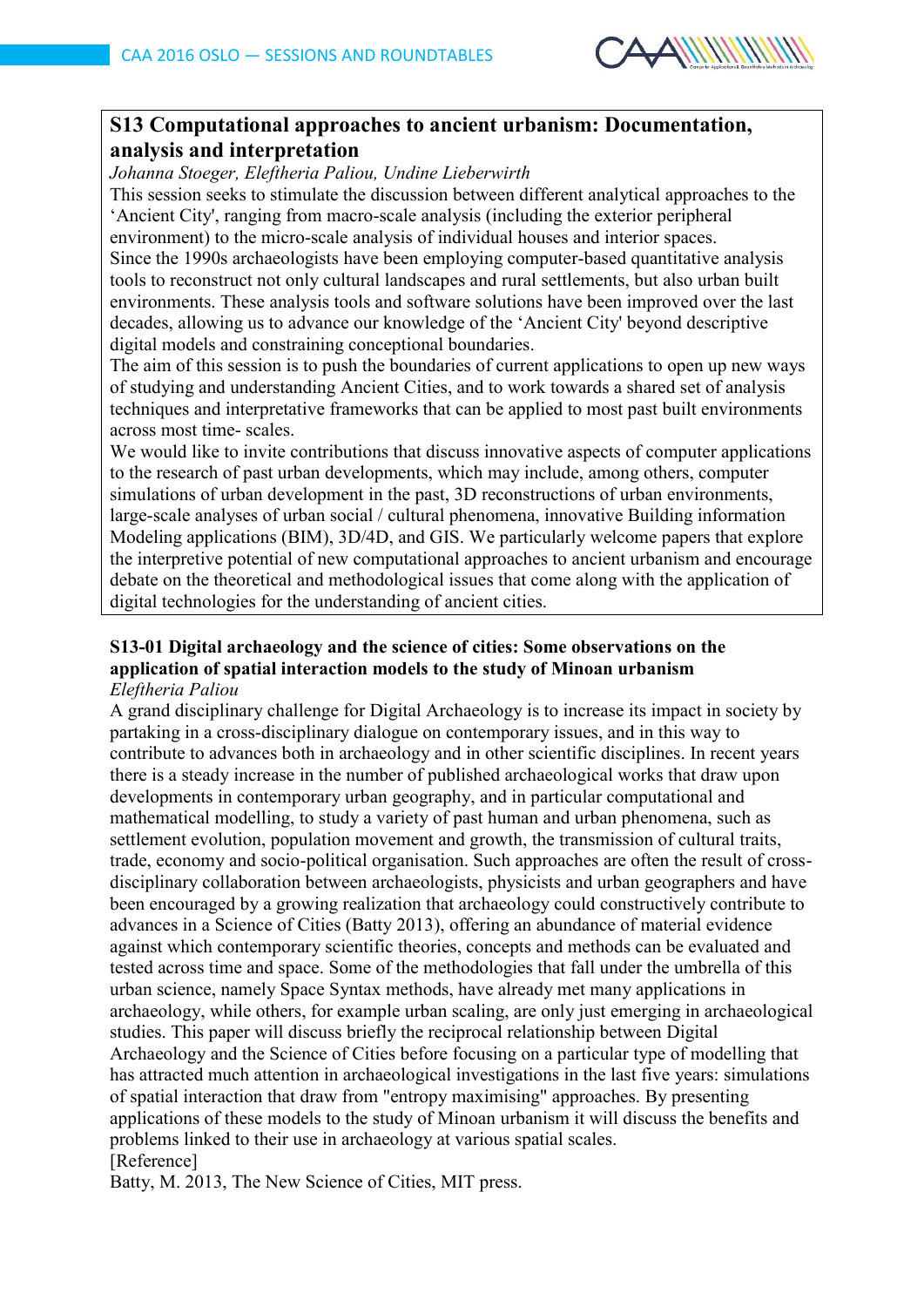

# **S13-02 A tale of two city blocks from Ostia, the port-town of Imperial Rome**

#### *Hanna Stöger*

Neighbourhoods and the social use of urban space are areas of growing interest that concern both contemporary city planners and archaeologists. Based on a detailed examination of the archaeological remains of two distinct city blocks (IV ii and iv) from Ostia (Imperial Rome's principal port city), the proposed paper explores the spatial properties of these urban quarters and seeks to identify spaces which potentially fostered social cohesion and community building. By combining archaeological and syntactical methods of spatial analysis (space syntax), novel insights have been generated regarding the physical environment in which Roman city dwellers lived their daily lives. The shared courtyards and passage spaces of Block IV ii suggest a continuity of community focus over a period of almost four hundred years. In contrast, Block IV iv appears to lack shared spaces and revealed a spatial organisation of self-contained buildings focused on individual access to public space. Block IV ii is characterised by internal courtyards suggestive of collective use within its own perimeter; Block IV iv looks outward toward external community building with activities centred on the street confining the block. The space syntax tools allow us to reconstruct the generative processes active in neighbourhood development. The combined archaeological and syntactical analyses reveal insights into the flexibility of ancient Roman urban structures and offer several suggestive glimpses into the urban community that sustained these blocks and the wider city in the long-term.

## **S13-03 Kerkenes Dag: Materializing an Imaginary City**

## *Scott Branting, Tuna Kalayci*

Kerkenes is a massive pre-Hellenistic city in Anatolia. It covers 2.5 square kilometers and surrounded by a strong defensive wall, running for seven kilometers. The city was burnt down, sometime during the mid-first millennium BCE and no other extensive occupation disturbed archaeological remains, providing unique preservation conditions. Modern explorations in this Ancient City started in 1993, employing a wide range of innovative geospatial technologies. High resolution photographs from hot air balloons and tethered blimps, satellite imagery analysis, DGPS survey and especially geophysical prospection at the site already revealed numerous domestic structures, compounds, empty-spaces, courtyards, road systems and others; opening a new research frontier in the study of ancient studies. This study aims to highlight the importance of acquiring close-to-complete spatial datasets using multi-sensor technologies. To accomplish this, we suggest an extremely detailed city plan, draped over a very high resolution Digital Elevation Model, opening up possibilities for detailed 3D reconstructions of the built environment and testing of various archaeological hypotheses in the making of the city. Second, we reveal a pedestrian Transportation Geographical Information System (GIS-T) approach to model movement at this Iron Age city. The model incorporates models of human locomotion with a theoretical framework based on time-space continuum principles. Results from these models highlight movement densities, city neighborhoods; but also reveal variations in the agency of movement.

## **S13-04 From data visualization to hypothesis generation: An integrated approach for the study of past cityscapes**

## *Chiara Piccoli*

When it comes to the macro-scale analysis of past cityscapes, traditional 2D mapping presents limitations in grasping the complex relationship between landscape, built environment and find assemblages. A methodology that includes data recording, visualization and analysis in a 3D environment is better suited to pursue the study and interpretation of ancient cities from a holistic perspective. This paper discusses the methodology that we have applied to deal with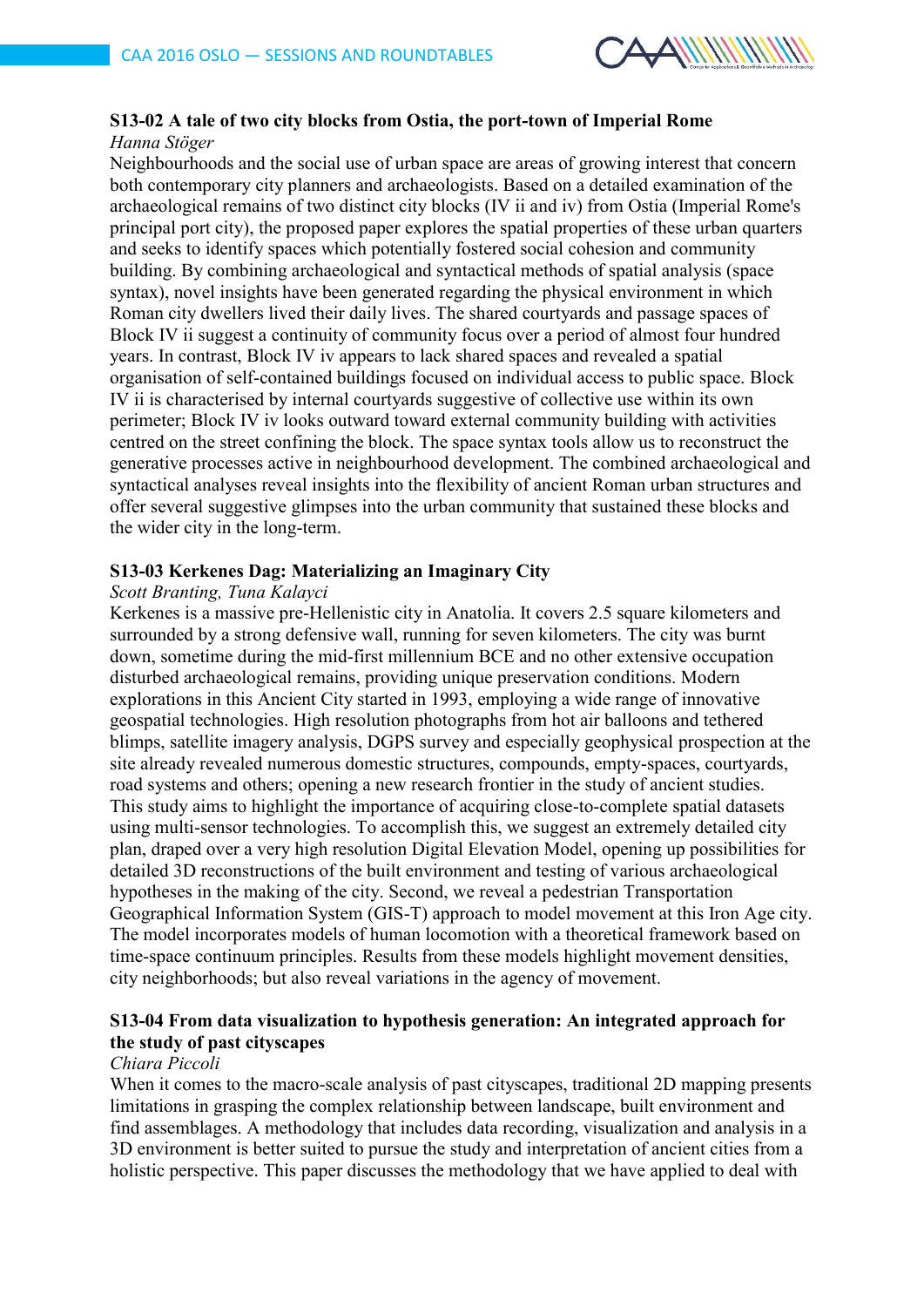

the survey data of the Graeco-Roman town of Koroneia, Greece. The adopted multidisciplinary approach is based on the creation of a 3D GIS that allows an intuitive data interpretation and an interactive formulation of reconstruction hypotheses on the town layout. Koroneia is used as a show case for the range of analyses and interpretations that are enabled in a 3D environment and that can be applied to similar datasets. The core of the methodology relates to the development of a library of procedural rules (i.e. customizable scripts) that are compiled using the software Esri CityEngine. The rules written for this project enable us 1) to make previously hidden patterns in the dataset more easily visible; 2) to automatically calculate the total built-up area and floor area of housing blocks, thus allowing the estimation of population size based on explicit assumptions; 3) to perform visibility analysis in the 3D GIS environment, in order to formulate hypotheses on the visual relationships between buildings, and on the planning choices made to negotiate between the hilly terrain morphology and the city layout. Finally, this paper discusses the development of a Unity3D based walk-through, which complements the quantitative visibility analysis performed in ArcGIS with an experiential navigation offering a pedestrian perspective into the virtual environment.

#### **S13-05 On the attack of Constantinople! The Crusaders and the maritime walls of the CancelledGolden Horn: A matter of visibility?**

#### *Jacopo Turchetto, Giuseppe Salemi*

In this paper three-dimensional visibility analysis, linking 3D modelling and GIS functionalities, is applied to a specific aspect of the urban topography of Constantinople in the 12th/13th centuries: The mitaton of the Saracens. The presence of this trading station, especially intended for Muslim merchants, is also suggested by the Byzantine historian Niketas Choniates, who describes its destruction during the Fourth Crusade in 1203. His reference has stimulated historical, philological and, more recently, topographical considerations, all this allowing to hypothesise, for this commercial building of which still no archaeological remains have been discovered, a possible localisation in the immediate vicinity of the port area of the Golden Horn, inside the belt of the maritime walls. It is necessary to bear in mind, anyway, that the Crusaders were on the opposite shore of the Golden Horn (in the area of Pera) and that, before setting forth on their ships directly towards the mitaton, they would have had to visualise and identify their final target. So, was the mitaton 'visible' from the northern shore of the Golden Horn? Was it not 'hidden' by the maritime walls of Constantinople? This paper will try and deal with these questions, following a computational approach, whose results will also be tested against those obtained so far on the basis of a more 'traditional' topographical research. In particular, the use of the 'third dimension' will contribute to add new value to this topic, being crucial for the determination of the 'visual perception' of the Crusaders within the context of the Golden Horn. All this will shed new light on the urban topography of that sector of Constantinople, on the role of the mitaton within that area of the Byzantine capital and on the reasons which subtended its construction on that very spot.

#### **S13-06 Computational approaches for studying cultural coexistence in Peru's urban landscape: Contributions and questions**

#### *Kayeleigh Sharp*

New work on the north coast of Peru has produced a complex picture of ancient lifeways that challenges the wide-held conceptions of cultural coexistence in the region. Major decorated, funerary monuments and large-scale urban centers of a group known as the Mochica have received a lion's share of attention for over a century. As a result of this highly skewed sampling, very little is known about daily life and internal organization and dynamics at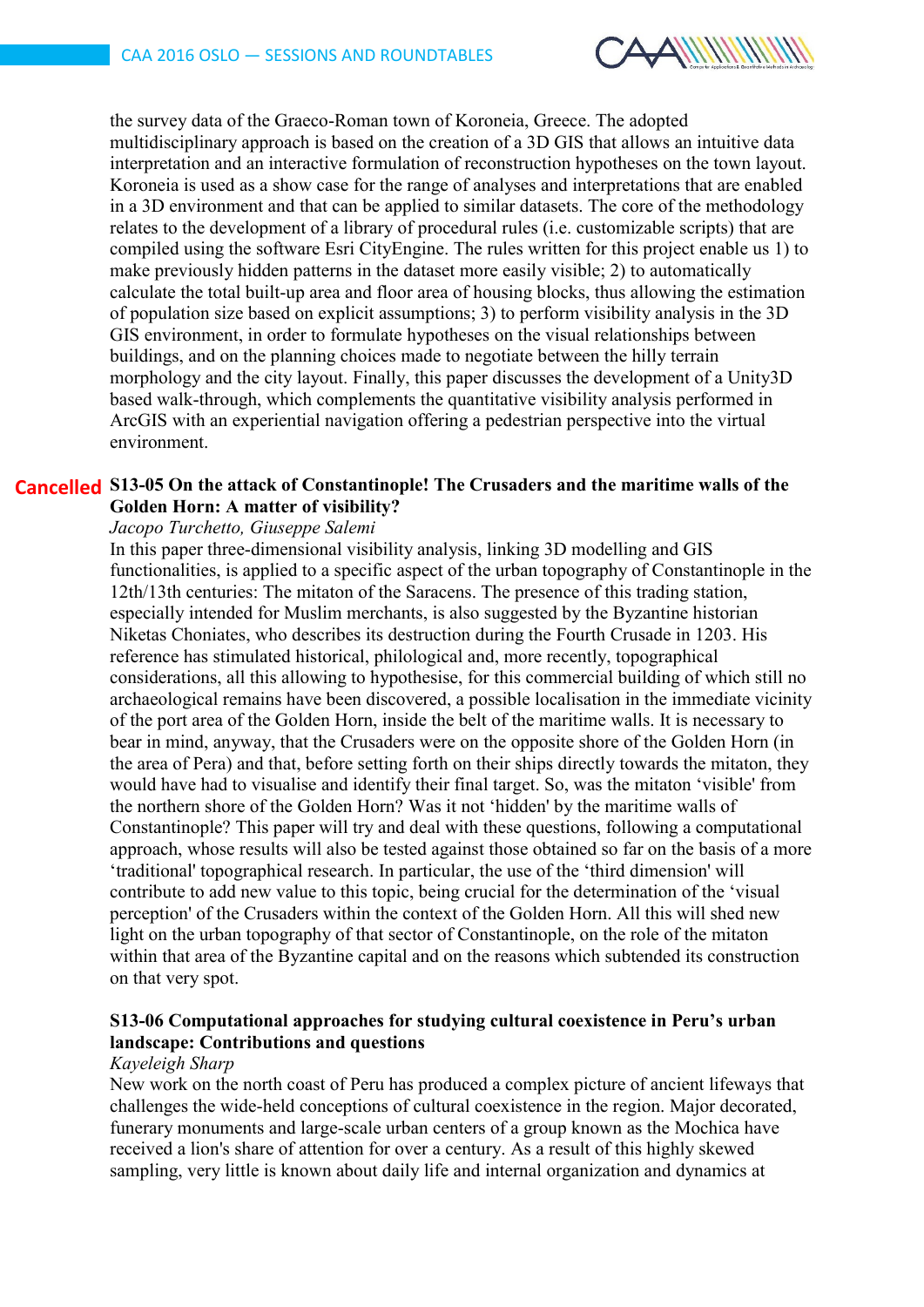

smaller cities or non-monumental administrative centers. Recent research at the Songoy-Cojal site complex, a mid-sized center in the Zaña Valley, has taken major strides to overcome this lacuna. By applying a combination of image- based 3D modeling and spatial analysis techniques, this work has begun to transform the way quotidian relationships between the Gallinazo and Mochica civilizations are perceived and analyzed. In this micro-scale analysis of interior spaces, 3D models were used to create detailed maps and carry out in-depth architectural analysis, while high-powered spatial statistical analysis including geographically weighted regression, and multi-distance spatial cluster analysis was conducted to model spatial relationships, determine whether statistically significant clustering or dispersion of features and their attributes was observed over the site, and to explore spatial relationships between different types of activity areas. Combined, these techniques were useful for elucidating various aspects of Gallinazo and Mochica social differentiation and technological diversity that were nearly impossible to detect using non-computational strategies. Most importantly, it has been possible to challenge decades-old research that has served to inappropriately dichotomize the relationship (e.g., superordinate versus subordinate) between these groups, moving well beyond the use of computational tools for descriptive model building. While exploring the analytical potential that combined photogrammetric and spatial statistical approaches hold for the future of archaeological investigation, this work contributes significantly to our understanding of small-scale urbanism on Peru's north coast.

#### **S13-07 On roof construction and wall strength: Non-Linear Structural Integrity Analysis of the Early Bronze Age Helike Corridor House**

*Mariza Christina Kormann, Stella Katsarou, Dora Katsonopoulou, Gary Lock* We have demonstrated [1] through Structural Integrity Analysis that the Adobe brick Early Helladic (EH II-III) Helike Corridor House design was sound and it was able to support a second floor. This paper furthers the research focusing on roof loads by performing non-linear and sensitivity analyses addressing two research questions: 1) Was the roof of a light tiled construction or was it heavy as described in [2] about four times heavier than a tiled roof; and 2) What would the behaviour of the structure be when subjected to adverse wet weather under light and heavy roof loads. Previous research has shown that Adobe bricks can absorb large quantities of water from 2 to 10kg/m2 [3, 4]. Furthermore, if it absorbs 4kg/m2 the overall strength of the wall is reduced by 50% [3]. Using mechanical properties of dry and wet Adobe bricks, we have performed non-linear analysis using ANSYS aimed at determining whether or not the structure would collapse under four conditions: LIGHT-DRY (light roof, dry Adobe), LIGHT-WET, HEAVY-DRY and HEAVY-WET. The results show that under a light roof the structure would stand. However, a heavy roof similar to early Minoan structures [2] would lead to total collapse of the house as the Yield Stress on the wall structure is greater than the maximum allowed for wet and for dry Adobe. This points to sophisticated construction techniques with tiled rooves and the possible use of stabilising materials such as lime, ash or organic to protect the tiles [5]. The theory that Helike builders were aware of such techniques could only be supported by planned forthcoming detailed soil analysis to identify possible stabilisers and this would raise further questions on wider interactions such as trade. This research offers new understandings of roof techniques and weight limitations for Adobe building Corridor Houses in a period where only scant evidence is available. [References]

[1] M. Kormann, S. Katsarou, D. Katsonopoulou and G. Lock (2015). Structural Integrity Modelling of an Early Bronze Age Corridor House in Helike of Achaea, NW Peloponnese, Greece. CAA 2015 Siena.

[2] J. McEnroe (2010). Constructing Identity in the Aegean Bronze Age, University of Texas Press, 195pp.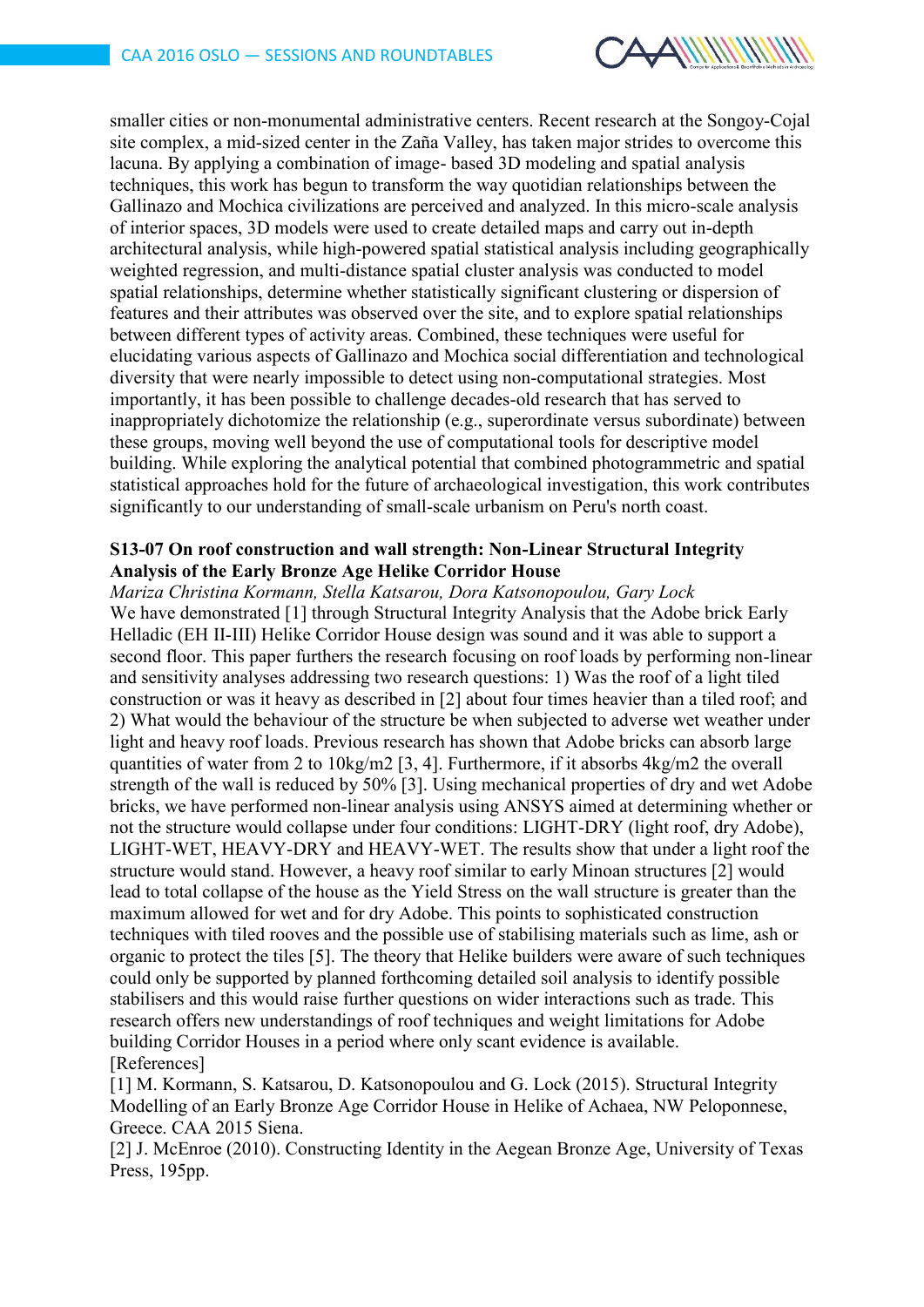

[3] H.G. Njau and E. Park (2015). Physical Properties of Unfired and Compressed Same Clay Brick Composites Reinforced with Natural Fiber from Tanzania, Int J of Innovative Research in Advanced Eng, Issue 4, Vol. 2 April 2015.

[4] L.A. Palmer and D.A. Parsons (1934). A Study of the Properties of Mortars and Bricks and their Relation to Bond. US Dept of Commerce Bureau of Standards Vol. 12, 609—644. [5] R. Eires, A. Camoes and S. Jalali (2013). Earth Architecture: Ancient and New Methods for Durability Improvement. Structures and Architecture: Concepts, Applications and Challenges – Cruz (ed), Taylor and Francis Group, London, 962—969.

## **S13-08 3D GIS in archaeology―A microscale analysis**

#### *Undine Lieberwirth, Axel Gering*

3D models are nowadays fashionable and always an eye catcher on conferences. However, what data really hide is depending on the system and digital environment of the model. Primarily, a 3D GIS environment offers the same possibilities as a 2D GIS extended in the third dimension.

The presentation gives an insight into these possibilities by using a prototype of a 3D GIS excavation model with data taken during an excavation at the Roman Forum of Ostia Antica in 2011. It introduces the processing pipeline from recording archaeological data in a CAD environment, using a laser scanner and the structure-from-motion method until the final 3D GIS model. The latter contains all acquired quantified data including geophysical and pedological data. Furthermore, lab analysis values stored in an external PostgreSQL-database are included. Hence, the final model contains not only acquired data but also analysis values that are stored and analysed as attributes. These data enrich the model and improve the opportunities for post-excavation spatial analysis as in 2D GIS.

The 3D GIS model tries to reconstruct stratigraphical features in a quantitative way for further 3D analysis. 3D rasters (volume pixel) are used to describe continuous values inside a volume, 2.5D rasters are used for continuous surfaces and 3D vectors represent features with clear boundaries.

The presentation shows a solution of a digital infrastructure for archaeological needs by using a 3D GIS environment to model and analyse archaeological structures. The model focuses on archaeological trench analysis on micro-scale. Further developments might consider the incorporation of more structures and their comparison.

The aim of this approach is not only to combine all digital 3D data of an archaeological excavation but also to gain new results from the 3D perspective. For this objective, the free and open source software GRASS GIS was used for calculations, the only OS GIS software which can create voxel. The OS software ParaView, a scientific 3D GUI with various analysis functionalities, serves as a 3D viewer.

An archaeological excavation is by its nature three-dimensional. Therefore, we think the application might be useful for a greater community not only to store and organise excavation data and their attributes but also to gain new insight into the data structure due to a change of perspective.

## **S13-09 Understanding a Roman insula by the aid of GIS―The Insula 30 in Augusta Raurica (CH)**

#### *Sven Straumann*

In a PhD-project at the University of Basel (CH) the completely excavated Insula 30 of the roman colonial town Augusta Raurica (CH) is in the focus of an archaeological interpretation. GIS is being employed from the very start of this post-excavation analysis. The introduced project shows the method and procedure how archaeological records can be extrapolated as a source with the aid of GIS. Digitising completely the analogue records (photos, drawings,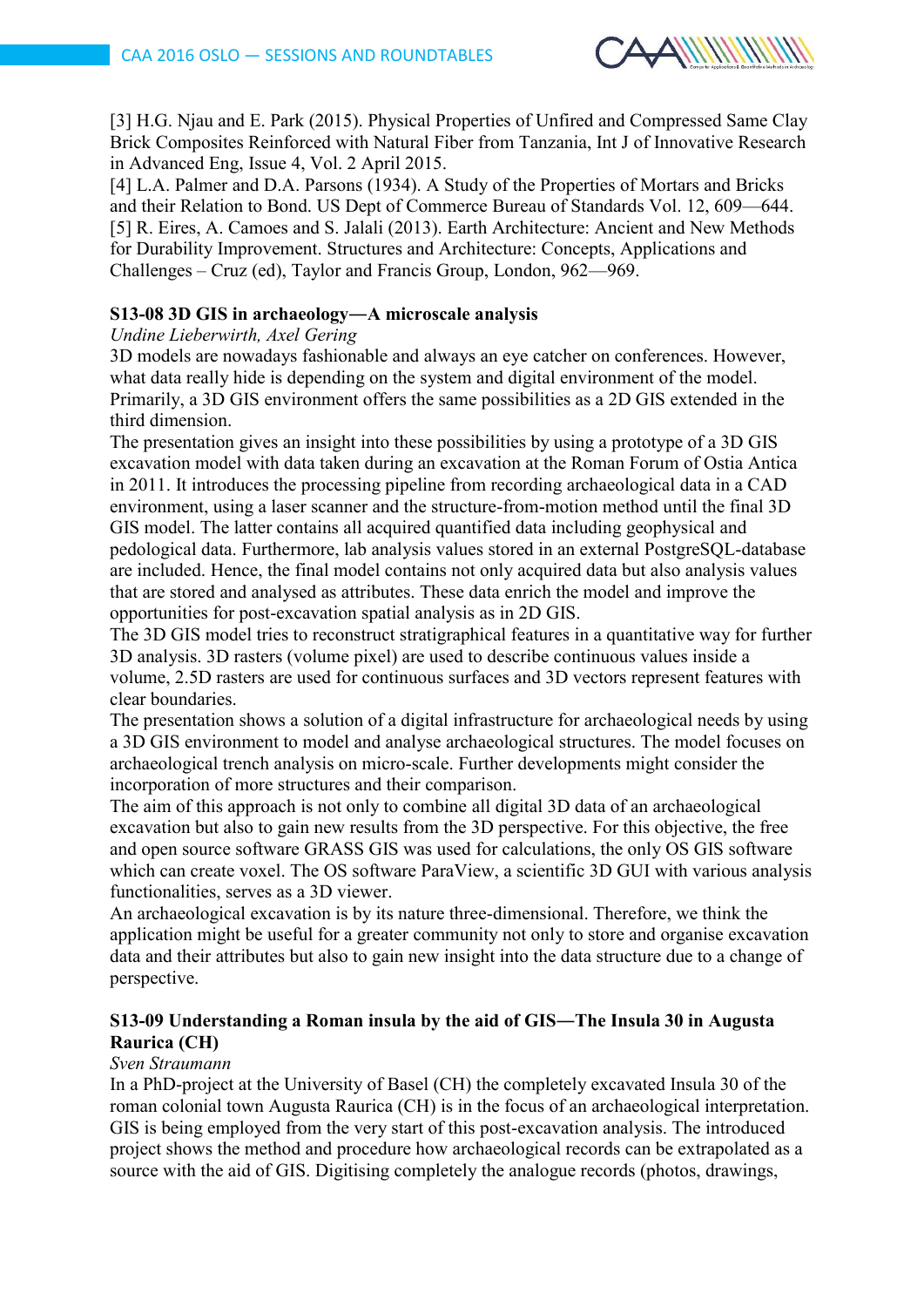

descriptions etc.) and integrating them into the GIS system allows the potential of old excavation documentation to be much better and more efficiently exploited. This computer application facilitates the handling of "oceans of data". Because all the data and contents of the excavation documentation are available in digital form via the GIS, work can be done on the evaluation from any location. The data can be used for doing research on different topics in various scales, from the micro-scale of the roman insula (building development, architecture, functionality) to the macro-scale focus of the city (urbanism).This will finally lead to a 3D/4D visualization of the building development. Within the many advantages and possibilities of this innovative method the long-term sustainability has to be emphasized. The digitally extrapolated sources and the Data in the GIS are comprehensively available for anyone in the scientific community to use for his or her own investigations (http://www.augustaraurica.ch/de/stadtplan).

https://forschdb2.unibas.ch/inf2/rm\_projects/object\_view.php?r=303585

#### **S13-10 Hand drawn section drawings analyzed in real 3D environment** *Kristine Stub Precht*

To answer questions on the urban development in Viking Age and Medieval Odense, we have been experimenting with 3D GIS modeling on Odense City Museums. In this work, our aim is to estimate the volume of the medieval culture layers in the city center, as well as to make a (realistic) topographical model of the Viking Age surface. In our latest experiments, we have been using large-scale geological 3D tools to handle and analyze the data from section drawings. Many archaeological departments have an endless number of hand drawn section drawings in their archives. These drawings are difficult to reuse for analysis on their own. However, since the section drawings from old city centers contains data on many formation processes in an urban context, it is worthwhile to pay them extra attention. In a small-scale investigation, we use Discover 3D to analyze the local topography based on these drawings alone. The anchor points are converted into fictional drill holes on which the drawings are fixed in three dimensions, and combined with the excavation database we can analyze the layers. In a later large-scale experiment, our aim is to combine the section drawings from other archaeological sites in Odense with drill hole data from the public drill hole database. This experiment is planned with assistance from geologists from Odense Municipality where we will use IGIS and Geoscene. In both cases, we use voxels to animate the important layers in 3D and hereby we are able to both visualize and calculate volumes on the most important features and layers. The use of these 3D tools opens up for a better reuse of the many hand drawn section drawings. In this particular case, it facilitates the handling of a big data set and thereby enables us to answer the many questions concerning the formation processes during the early development of Odense City.

# **S13-11 Liquid footprints: Water, urbanism, and sustainability in Roman Ostia**

# *Mark A. Locicero*

The city of Ostia acted as a vital harbor city for ancient Rome, and was situated on the Mediterranean coast of Italy. Over its lifetime (ca. 4th century BCE-6th century CE), the city reacted to the diverse needs of its population for water. A substantial section of the urban fabric of this ancient port city has been excavated, and more is coming to light through recent non-invasive prospection techniques. While the large urban water structures have been known for some time, their (inter)connection with many smaller ones have been viewed mainly from an architectural viewpoint. This study investigates not only the hydraulic system of the city and how it changed over time, but more importantly, seeks to identify the forces that caused these complex systems to change over time. On a theoretical and analytical level, this means applying the insights gained from the recent advances in the study of sustainable resource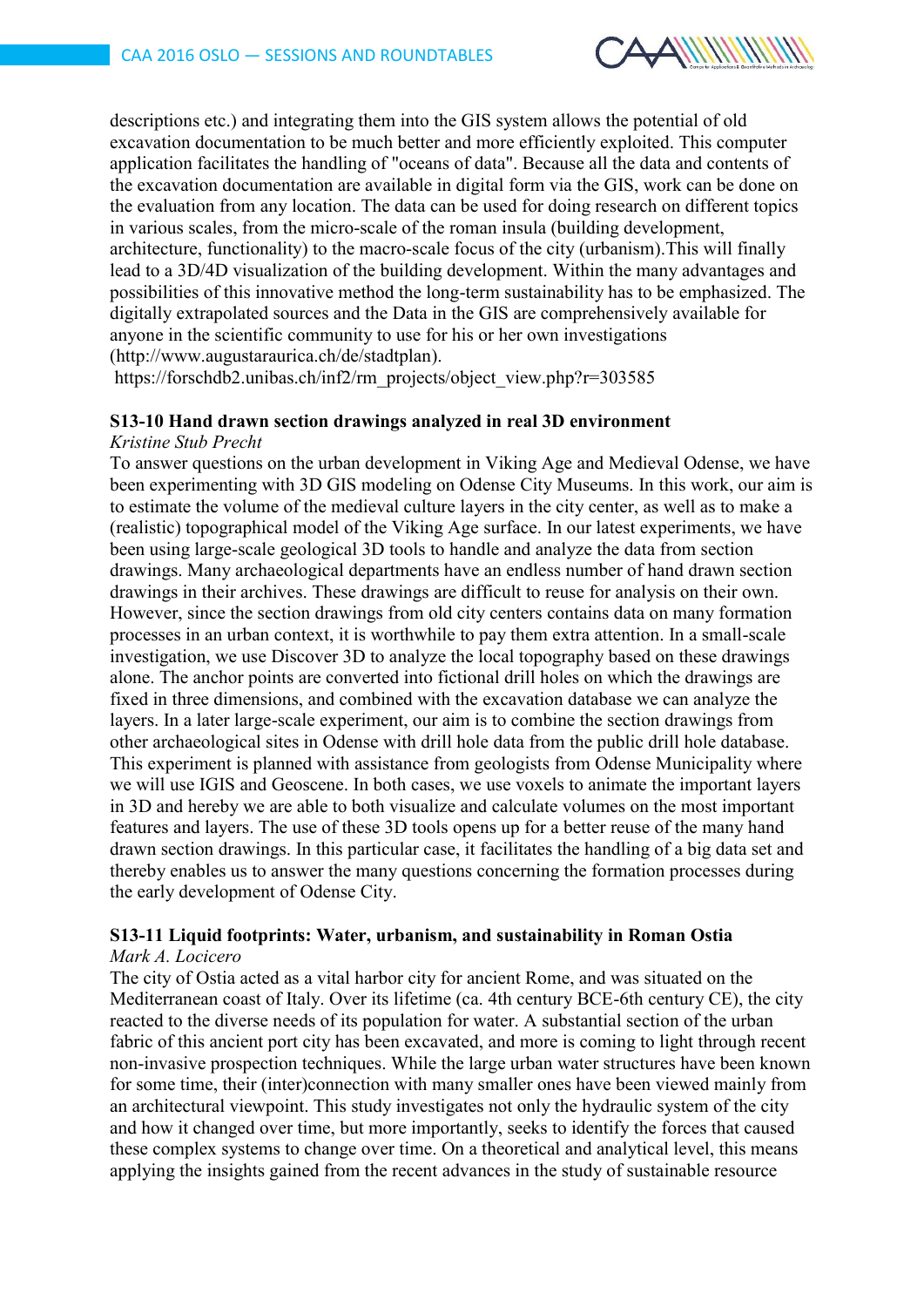

usage to identify cultural, social, or economic factors that produced and influenced the city's hydraulic landscape.

However, to fully understand these factors, the system itself must be identified in its fragmented archaeological reality. Through the application of computational fluid-dynamic modeling software (SOBEK), this research aims to model the hydraulic system of a Roman city block (insula IV,ii), identifying how and why its water management changed over time. Additionally, this software, developed by the Dutch hydraulic management company Deltares, identifies where to look for undiscovered or lost components of this system. By combining the hydraulic system model with archaeological and historical information, we can gain a better picture into how a Roman harbor city managed its changing water needs over nearly a millennium of urban existence.

# **S13-12 The waters of life. Digital approach towards the reconstruction of the small scale water management of Angkor (Cambodia)**

#### *Kasper Jan Hanus*

Angkor is recognized as one of the most extensive low-density urban complexes of the preindustrial world. One of the most striking features in the landscape of Angkor is the enormous assemblage of hydraulic infrastructure, including two artificial reservoirs each covering around 15 km2. However, in parallel to this massive, state-level system of water management, we also see evidence at Angkor of a smaller-scale system of household or community ponds in he urban core. These were described by the Chinese envoy Zhou Daguan, who visited Angkor in the late 13th century AD. His account includes the important information that each cistern was used by one to three families. The validity of this historical account can now be assessed using a precise map of the archaeological landscape that was created in 2012 using airborne laser scanning ("ALS" or "lidar"). The lidar data allow us to arrive at new insights into the demography of medieval Angkor. Using an algorithm for semi-automatic pond detection in the ALS-derived data it was possible to map over three thousand cisterns and from this to make inferences about population density in central Angkor. The aim of paper is to present our methodology behind the paleodemographic estimations using lidar-derived data.

POSTER ∙∙∙∙∙∙∙∙∙∙∙∙∙∙∙∙∙∙∙∙∙∙∙∙∙∙∙∙∙∙∙∙∙∙∙∙∙∙∙∙∙∙∙∙∙∙∙∙∙∙∙∙∙∙∙∙∙∙∙∙∙∙∙∙∙∙∙∙∙∙∙∙∙∙∙∙∙∙∙∙∙∙∙∙∙∙∙∙∙∙∙∙∙∙∙∙∙∙∙∙∙∙∙∙∙∙∙∙∙∙∙∙∙∙∙∙∙∙∙∙∙∙∙∙∙∙∙∙∙∙∙∙∙∙∙∙∙

#### **S13-P1 Forum Boarium survey**

#### *Sabrina Amaducci*

Forum Boarium was the original trade centre of Rome. From the beginning it has been a very important area of the city. It was studied for a long time, although there are issues to be clarified and investigated still today. This forum is the site of very important temples, the portus Tiberinus and the defensive structure of the city. This doctoral research project is the study of the relationship between the most important areas of this region. Realizing a 3D model of the structures of this area, I will explore and reconstruct this relationship and the real route of Triumphal procession in Forum Boarium. One of the well-known theories about the procession in this place and the localization of the porta Triumphalis, is that it maintains the structures discovered between Fortuna and Mater Matuta temples, belong to the ancient Porta Triumphalis. There are important architectural aspects of my thesis that are clearly visible in a 3D environment, but cannot be studied in a 2D maps. Effectively, thanks to 3D modelling, it is possible to evaluate a thesis and to understand if it is feasible or not, and I believe that this is a great support for archaeological research. In my Master's of Art thesis, during the realisation of a model of the structures in S. Omobono sanctuarial area, I could see that the space among the temples was not enough to house in a triumphal door. I am now developing